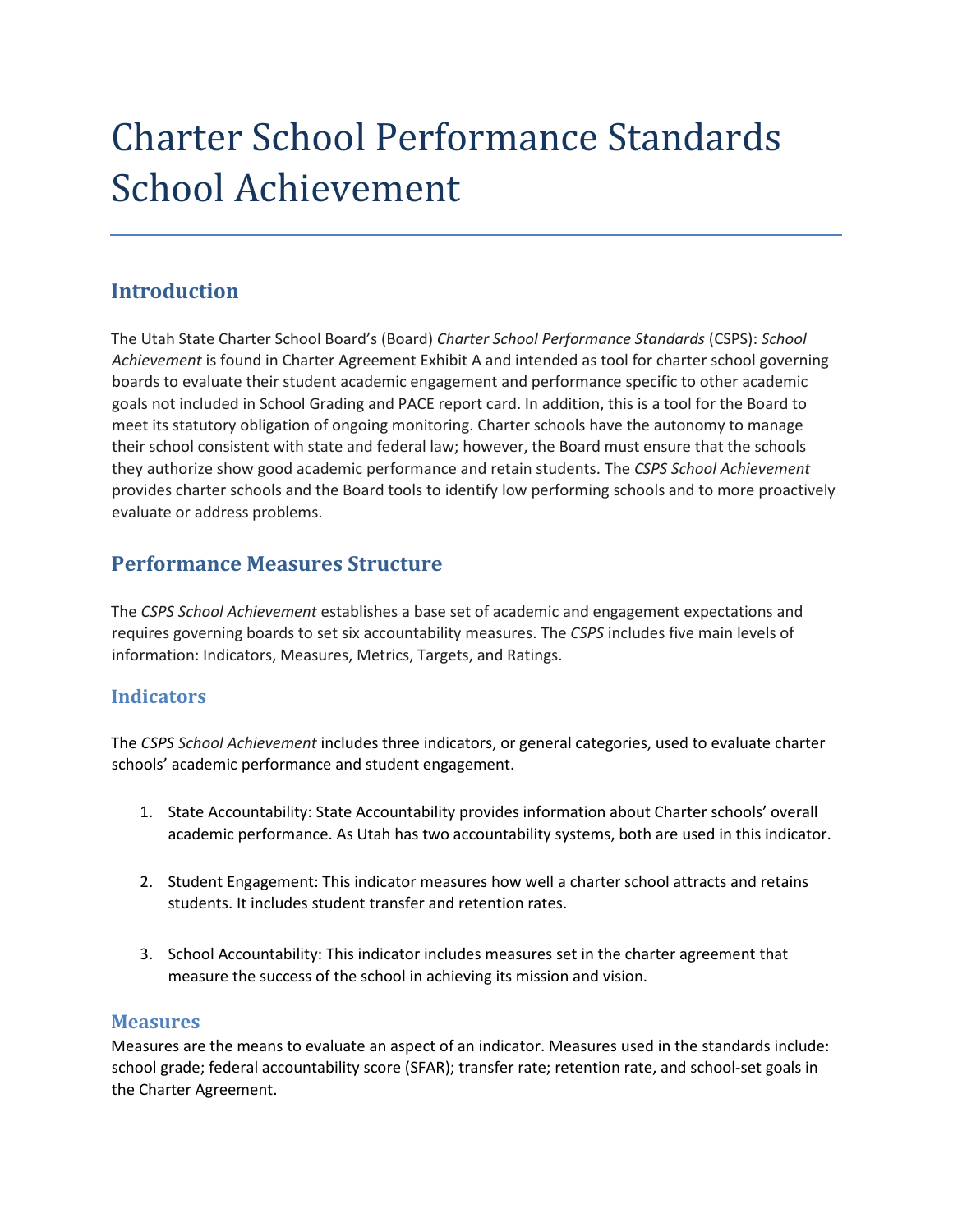## **Metrics**

Metrics are the methods for quantifying a measure.

## **Targets**

Targets are the thresholds that typically signify success for a specific measure.

## **Ratings**

For each measure a school receives one of four ratings based on evaluation of the established metrics.

*Exceeds Standard:* The school's performance on this measure exceeds the State Charter School Board's standard. A school that exceeds the standard based on an initial review requires no follow-up action.

*Meets Standard:* The school's performance on the measure meets the State Charter School Board's standard. A school that meets the standard based on an initial review requires no follow-up action.

*Does Not Meet Standard:* The school's performance on the measure does not meet the State Charter School Board's expectation. If a school does not meet standards based on an initial review of the school's academic and engagement performance, the State Charter School Board will follow up with the school.

*Falls Far Below Standard:* The school's performance on this measure signals a significant academic or engagement risk and does not meet the State Charter School Board's expectation. If a school does not meet standards based on an initial review of the school's academic and engagement performance, the State Charter School Board will follow up with the school.

The *CSPS School Achievement* is designed to clearly identify each school's academic and student engagement standing in the context of academic performance and student engagement. However, if a school receives an initial "Does Not Meet Standard" or "Falls Far Below Standard" rating on any one measure, it may or may not be in distress. The *CSPS School Achievement* is meant to flag potential problem areas for further investigation.

# **Collecting Evidence**

The *CSPS School Achievement* is a monitoring tool that provides the Board with key data to assess the academic health and viability of a charter school and to determine whether deeper analysis or monitoring is required. The *CSPS School Achievement* summarizes a charter school's current performance. The measures are designed to be complementary, as no single measure gives a full picture of the academic performance of a school. Together they provide a comprehensive assessment of the school's academic health.

## **Data Sources**

- School grade report
- School PACE report card
- Student enrollment data reported to UTREx
- School reported data on school goals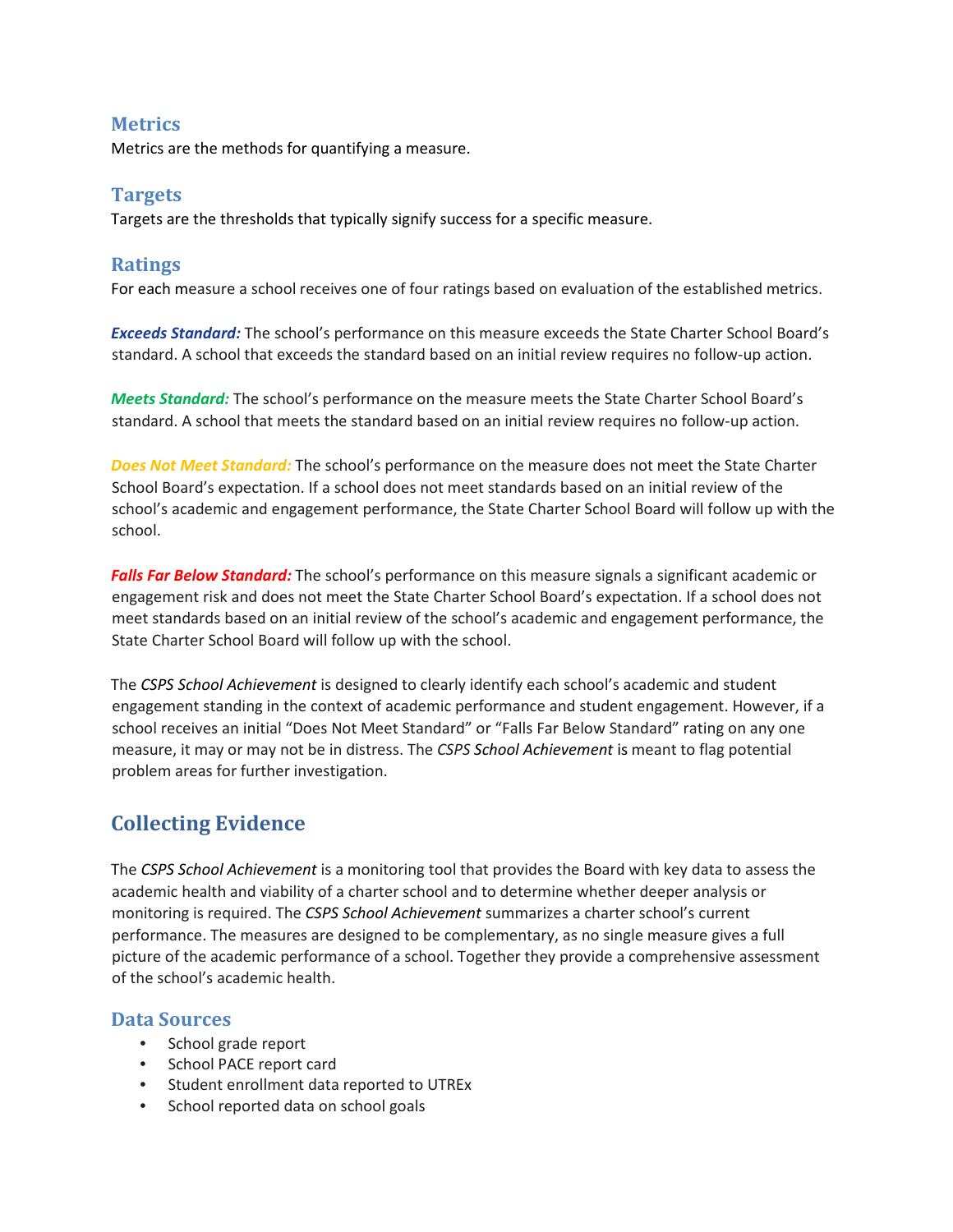| Indicator - School Achievement |                                                                                                                              |                                                         |  |
|--------------------------------|------------------------------------------------------------------------------------------------------------------------------|---------------------------------------------------------|--|
| <b>Measure</b>                 | <b>Metric</b>                                                                                                                | <b>Meets Standard</b>                                   |  |
| School Grade                   | The letter grade given to a school by the School Grading<br>accountability system                                            | $\geq$ C                                                |  |
| <b>Federal Accountability</b>  | The overall score, used for Federal Accountability and reported on<br>the PACE report card                                   | $\geq$ 335 for<br>elementary<br>≥345 for high<br>school |  |
| <b>Transfer Rate</b>           | Percentage of students who transferred out of the school during<br>the year                                                  | $\leq 7\%$                                              |  |
| <b>Retention Rate</b>          | Percentage of students enrolled at year-end who returned to a<br>school within the LEA by Oct.1 of the following school year | $\geq 80\%$                                             |  |
| Set in Charter Agreement       | Set in Charter Agreement                                                                                                     | Set in Charter<br>Agreement                             |  |

# **Measures in Detail**

Each of the common measures included in the *CSPS School Achievement* are described in the following pages.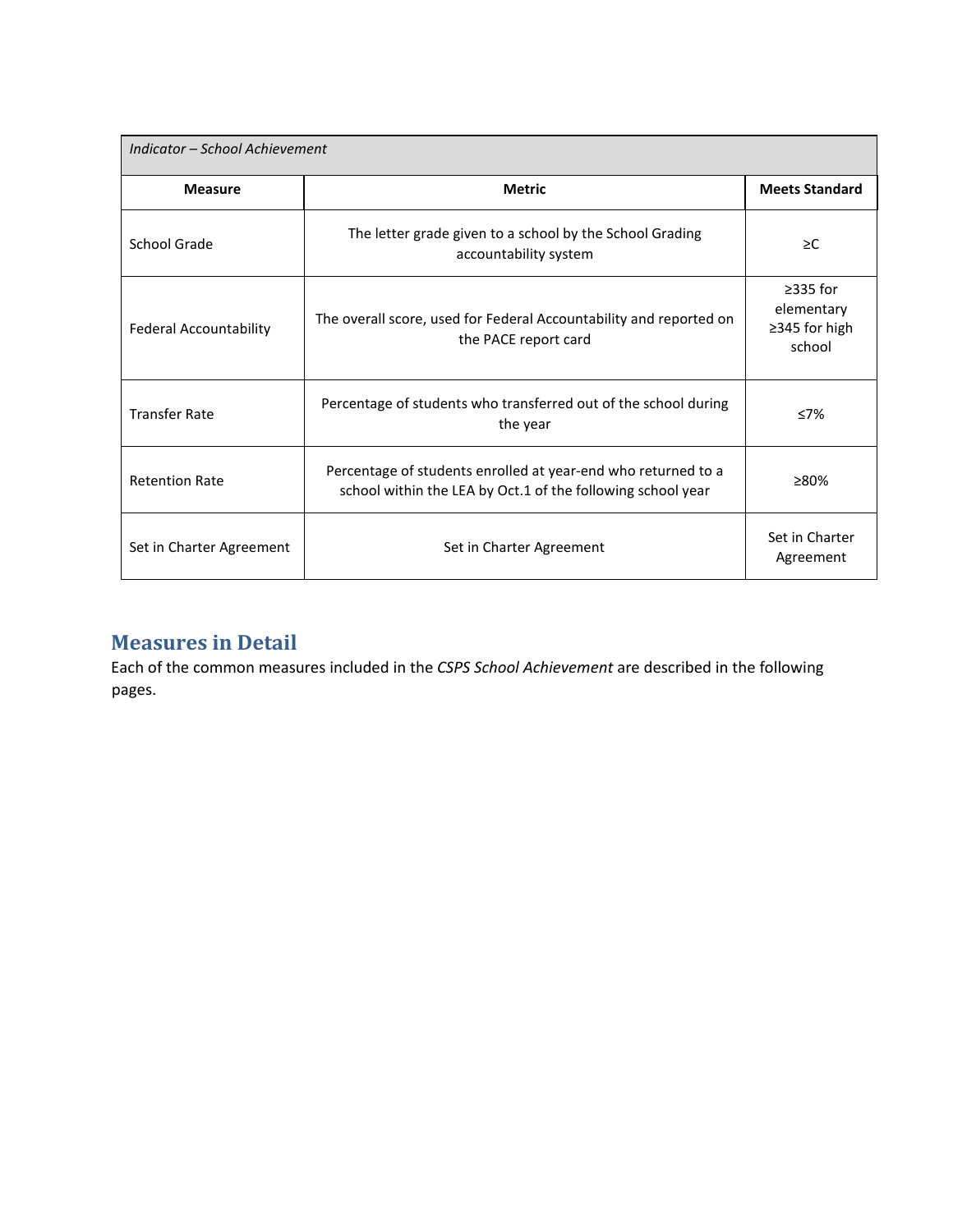# **Indicator 1: State Accountability**

- School grade
- Federal Accountability

## **School Grade**

Definition: Utah Code (U.C.A. 53A-1-1103) specifies that Utah will publish a school grade. The grade for elementary schools is based on student growth and proficiency on statewide assessment tests. High Schools are also evaluated on graduation rate and the ACT. The system was designed to establish a clear and easily understandable evaluation of Utah Schools by giving each school an A, B, C, D or F.

New elementary schools can be exempted for their first year of operation. New high schools can be exempted for their first two years of operation. New K-12 schools can be exempted from an elementary grade their first year of operation and a high school grade their first two years of operation. Further, schools with high percentages of students opting out of SAGE testing and schools designated as alternative may not be given a grade. Schools not assigned a school grade for any reason will be automatically assigned "Needs Further Review".

Due to their grade configurations, some schools (K-12 schools) receive two grades. (See documentation from the State Office of Education for the exact definition for which schools receive two grades.) Schools receiving two grades must meet the standard for both grades.

Data source

• School Grade Report

| Measure 1a<br><b>School Grade</b>                                                                                                   |
|-------------------------------------------------------------------------------------------------------------------------------------|
| <b>Exceeds Standard:</b><br>$\Box$ All grades a school earned = A                                                                   |
| <b>Meets Standard:</b><br>$\Box$ All grades a school earned $\geq$ C, but does not "Exceed" Standard                                |
| Does Not Meet Standard:<br>All grades a school earned ≥ D, but does not "Meet" or "Exceed" Standard                                 |
| <b>Falls Far Below Standard:</b><br>The school received an F                                                                        |
| Not Applicable:<br>$\Box$ A grade is not given due to being a new school, an alternative school, or low participation on SAGE tests |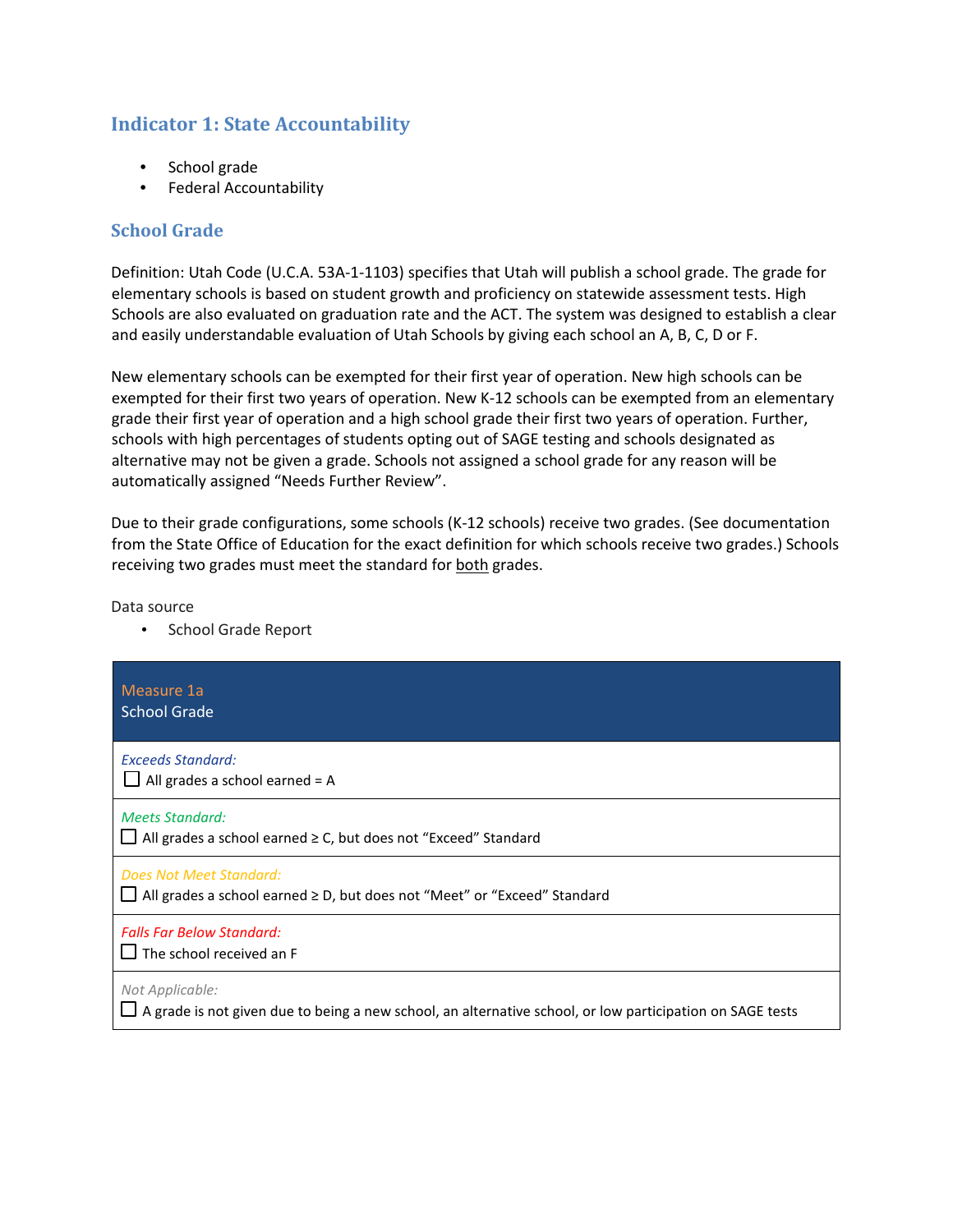#### **Federal Accountability**

Definition: With the passage of state statute U.C.A. 53A-1-1101 through 1113, the USOE assembled a committee of policy makers, education leaders, and stakeholders from across the state and developed a comprehensive accountability system for Utah's schools. The score is based on student growth and proficiency on statewide assessment tests.

Data source

• PACE Report

Due to their grade configurations, some schools (K-12 schools) receive two scores. (See documentation from the State Office of Education for the exact definition for which schools receive two scores.) Schools receiving two scores must meet the standard for both scores, as indicated.

Schools whose score is set to 0 due to low participation rates will not be assessed on this measure.

Basis for target level: Levels are set using 2014 data for all schools (district and charter). Meets standard is set around the 2014 median, exceeds is set around the 2014 80<sup>th</sup> percentile, far below the standard is set around the 15<sup>th</sup> percentile.

| Measure 1b<br><b>Federal Accountability</b>                                                                             |
|-------------------------------------------------------------------------------------------------------------------------|
| <b>Exceeds Standard:</b><br>Elementary score $\geq$ 395 and high school score $\geq$ 410                                |
| <b>Meets Standard:</b><br>Elementary score $\geq$ 335 and high school score $\geq$ 345, but does not "Exceed" Standard  |
| Does Not Meet Standard:<br>Elementary score ≥ 235 and high school score ≥ 255, but does not "Meet" or "Exceed" Standard |
| <b>Falls Far Below Standard:</b><br>Elementary score < 235 and high school score < 255                                  |
| Not Applicable:<br>$\Box$ A school falls below the 95% participation rate                                               |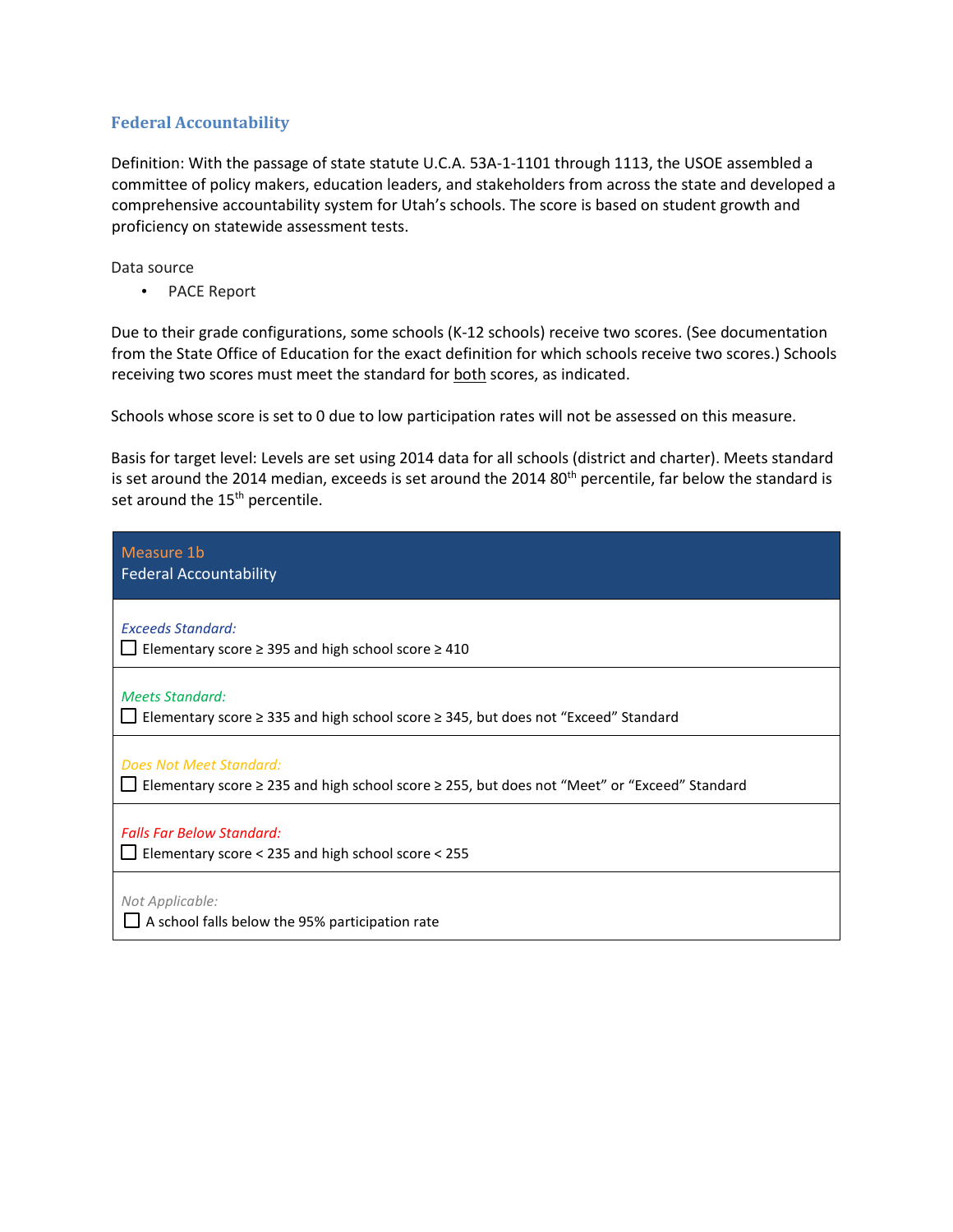## **Indicator 2: Student Engagement**

- Transfer Rate
- Retention Rate

#### **Transfer Rate**

Definition: How well a charter school attracts and retains students is an indicator of its viability. The transfer rate measures the percentage of students who leave the school during the year (excluding transfers out of state, transfers out of country, students who attended less than 10 days, and students in kindergarten). For a complete list of how exit codes are resolved for this rate, see [http://schools.utah.gov/charterschools/Training/Data-Training/Data-Reporting/Exit-Code-](http://schools.utah.gov/charterschools/Training/Data-Training/Data-Reporting/Exit-Code-Cheat-Sheet.aspx)[CheatSheet.aspx.](http://schools.utah.gov/charterschools/Training/Data-Training/Data-Reporting/Exit-Code-Cheat-Sheet.aspx)

Data source

• Enrollment and Exit data reported to UTREx

Basis for target level: As the nature of enrollment differs in charter schools compared to district schools, charter schools see higher transfer rates (on average 2% to 4.5% higher, depending on the year) than district schools. Thus, the charter school distributions were used to set the targets.

| Measure 2a<br>Transfer Rate: Number of students who exited the school during the year ÷ Number of students<br>enrolled |
|------------------------------------------------------------------------------------------------------------------------|
| Exceeds Standard:<br>$\leq 3\%$                                                                                        |
| <b>Meets Standard:</b><br>$\leq$ 7% and $>$ 3%                                                                         |
| Does Not Meet Standard:<br>$\leq$ 15% and > 7%                                                                         |
| <b>Falls Far Below Standard:</b><br>>15%                                                                               |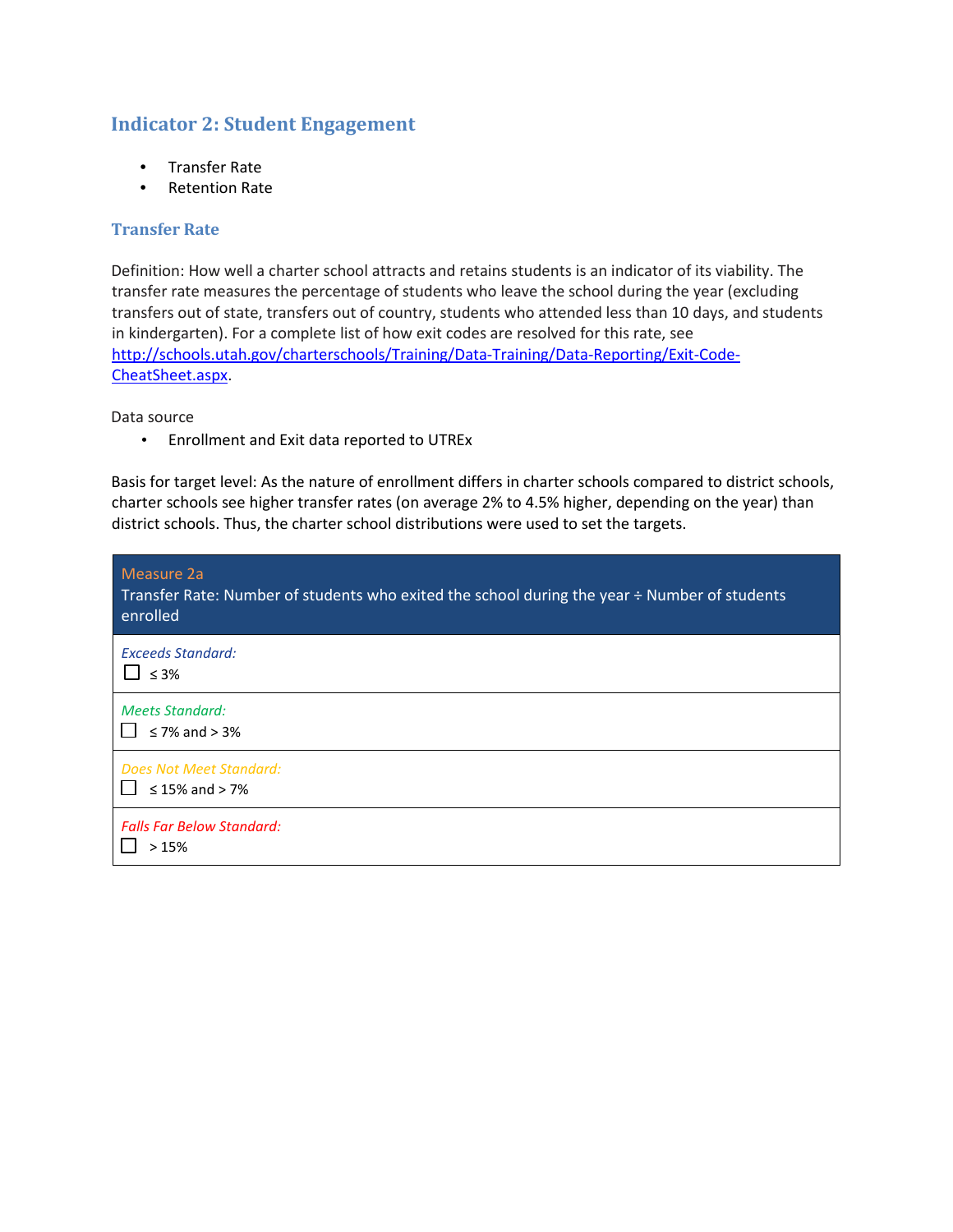#### **Retention Rate**

Definition: How well a charter school attracts and retains students is an indicator of its viability. The retention rate measures the percentage of students enrolled from one year to the next. It does this by looking at the total number of students present in fall enrollment in year one (October 1) and the total number of students present in fall enrollment in year two. Excluded from this are students at the maximum grade the school serves in year one. For example, since 12th graders at a high school would not typically be returning to a high school, these students would not be included in the percentage calculation. Further, students who returned to a satellite school within the charter LEA would be counted as retained.

Data source

• Enrollment and Exit data reported to UTREx

Basis for target level: As the nature of enrollment differs in charter schools compared to district schools, charter schools see lower retention rates (on average 4% to 10% lower, depending on the year) than district schools. Thus, the charter school distributions were used to set the targets.

| Measure 2b<br>Retention Rate: The number of students enrolled in the school at the end of the prior school year and<br>who continued to be enrolled in the charter LEA on Oct. 1 of the reported school year ÷ The number<br>of students enrolled in the school at the end of the prior school year |
|-----------------------------------------------------------------------------------------------------------------------------------------------------------------------------------------------------------------------------------------------------------------------------------------------------|
| <b>Exceeds Standard:</b><br>$\geq 90\%$                                                                                                                                                                                                                                                             |
| <b>Meets Standard:</b><br>$\geq$ 80% and < 90%                                                                                                                                                                                                                                                      |
| Does Not Meet Standard:<br>≥ 65% and < 80%                                                                                                                                                                                                                                                          |
| <b>Falls Far Below Standard:</b><br><65%                                                                                                                                                                                                                                                            |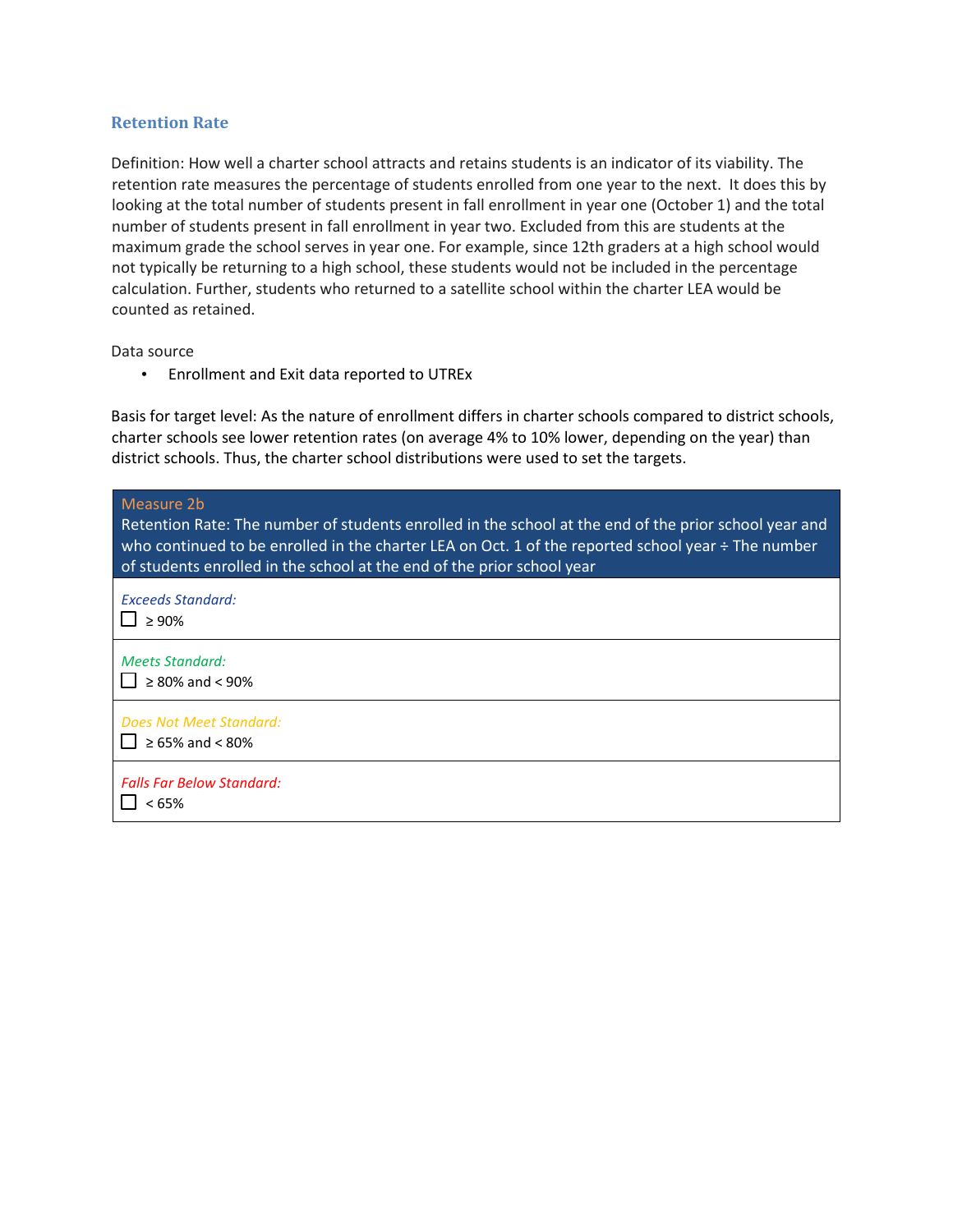# **Indicator 3: School Accountability**

• School accountability measures

#### **School Accountability Measures**

Definition: In their Charter Agreement, governing boards set measures and targets. These targets reflect what the governing board expects to achieve, particularly in outcomes. The measures do not duplicate those used to create the School Grade or the Federal Accountability Score used in the PACE report card. For example, graduation rate is already used in the School Grade and the Federal Accountability Score, so a governing board would not set a separate whole school graduation rate target. However, if the mission of a school was to serve students identified as low income, a governing board may set a goal that looks at graduation in a different way, such as the graduation rate for subgroups or using a fiveyear cohort graduation rate.

Governing boards will be evaluated on the measures in Indicators 1 and 2, as well as the goals and key elements in their Charter Agreement.

Data source

- Data collected and housed by the USOE
- Data not collected and housed by the USOE that is reported to the SCSB by the charter school
- Charter Fidelity Monitoring Survey

| Measure 3a<br>Key elements: Percentage of key elements set in the charter agreement being met |
|-----------------------------------------------------------------------------------------------|
| <b>Exceeds Standard:</b><br>100%                                                              |
| <b>Meets Standard:</b><br>$\geq$ 90% and $\leq$ 99%                                           |
| <b>Does Not Meet Standard:</b><br>$\geq$ 70% and $\leq$ 89%                                   |
| <b>Falls Far Below Standard:</b><br>$\leq 69\%$                                               |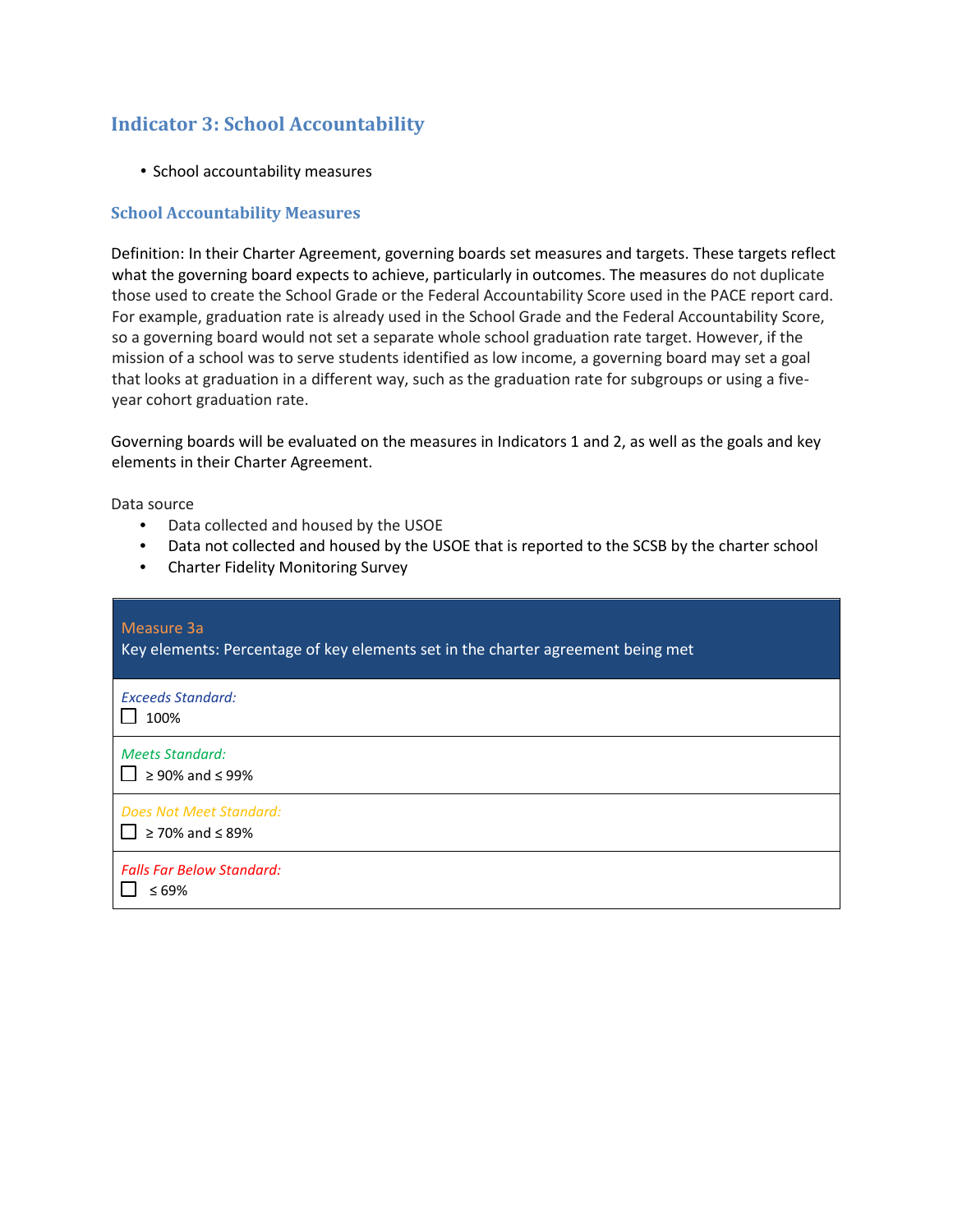| Measure 3b<br>Goals: Percentage of goals set in the charter agreement being met |
|---------------------------------------------------------------------------------|
| <b>Exceeds Standard:</b><br>100%                                                |
| <b>Meets Standard:</b><br>$\geq$ 70% and $\leq$ 99%                             |
| Does Not Meet Standard:<br>$\geq 51\%$ and $\leq 69\%$                          |
| <b>Falls Far Below Standard:</b><br>$\leq 50\%$                                 |